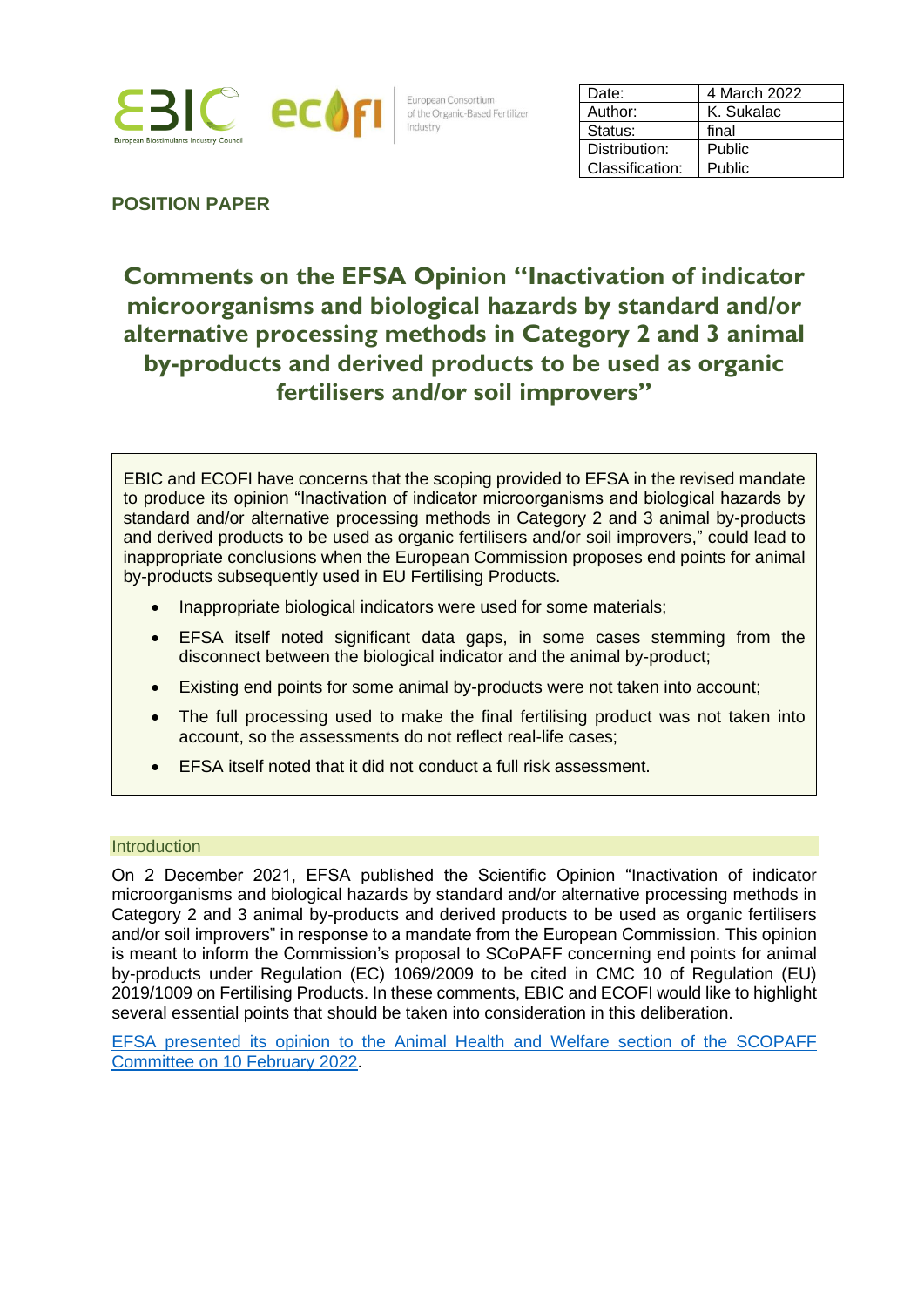#### Specific comments

- The title of the EFSA Opinion states that it concerns materials to be "used as organic fertilisers and/or soil improvers." However, this is inexact. On page 9, EFSA notes that the Commission explicitly told EFSA to disregard any "further transformation processes the fertiliser industry might apply to produce the final OF/SI." Therefore, the EFSA opinion only considers input materials, not necessarily the component materials found in the final fertilising product. Furthermore, the Commission asked EFSA to make the assessment "without considering the use or applications of the final OF/SI product" (page 9, next line). This means that, even if the EFSA had made an assessment of component materials, it would have been difficult to set an end point for the specific use as fertiliser, which was the stated objective of the original mandate by the Commission ("[…]In particular, the scientific opinion should comprise an assessment of the biological risks to animal and public health deriving from the use as OF/SI of the following Category 2 and 3 materials and derived products […]")
- These discrepancies matter because Annex II of Regulation 2019/1009 differentiates between "component materials, and the input materials used to produce them." If the end points determined for fertilising products under Regulation (EC) 1069/2009 are for **input materials**, there is a fundamental mismatch with CMC 10 of Regulation (EU) 2019/1009, which is supposed to list **permitted component materials**.

In addition, as the European Commission proposes end points, it is important to specify that component materials derived from specified end-point materials may also be used in EU Fertilising Products to address this gap.

- As stated in the conclusions (p. 80), EFSA did not conduct a full risk assessment and the absence of real-world factors, such as the application of additional processing methods and their impact is problematic. For example, in 2018 (the latest official data available), 62,468 controls were conducted in Italy, with only nine cases requiring further investigation for possible contamination by pathogens, and all nine cases were finally determined to be negative for contamination. **EBIC and ECOFI therefore second the recommendation from EFSA that a full risk assessment be conducted** that includes additional processing and real-world data on the occurrence of incidents.
- EBIC and ECOFI would like the Commission to **explain the rationale for asking EFSA to apply the conditions for biogas digestion residues and composts to other ABP materials**. This means that some indicators (such as Ascaris spp.) were applied to materials where they would not normally be found, such as skins and hides. This is particularly puzzling since the ABPs under assessment already have an end point defined under Regulation (EU) No 142/2011 that guarantees the safety of these materials, so that they can be placed on the market without restrictions. Instead of using these well-established end points and treatment methods, the EFSA study uses safety parameters that are ill-adapted to these materials, so it is not surprising that EFSA found minimal reduction of biological indicators in a context within which it admits that there is ample uncertainty and lack of data. We are therefore concerned to understand how DG Sante will use this data.
- **EFSA's reasoning concerning the generalised use of** *Ascaris* **spp. as an indicator for all parasites seems inconsistent**. In the summary (p. 3), EFSA states that "Hazards intrinsically present in the matrix were considered, while hazards deriving from external sources or cross-contamination were excluded from hazard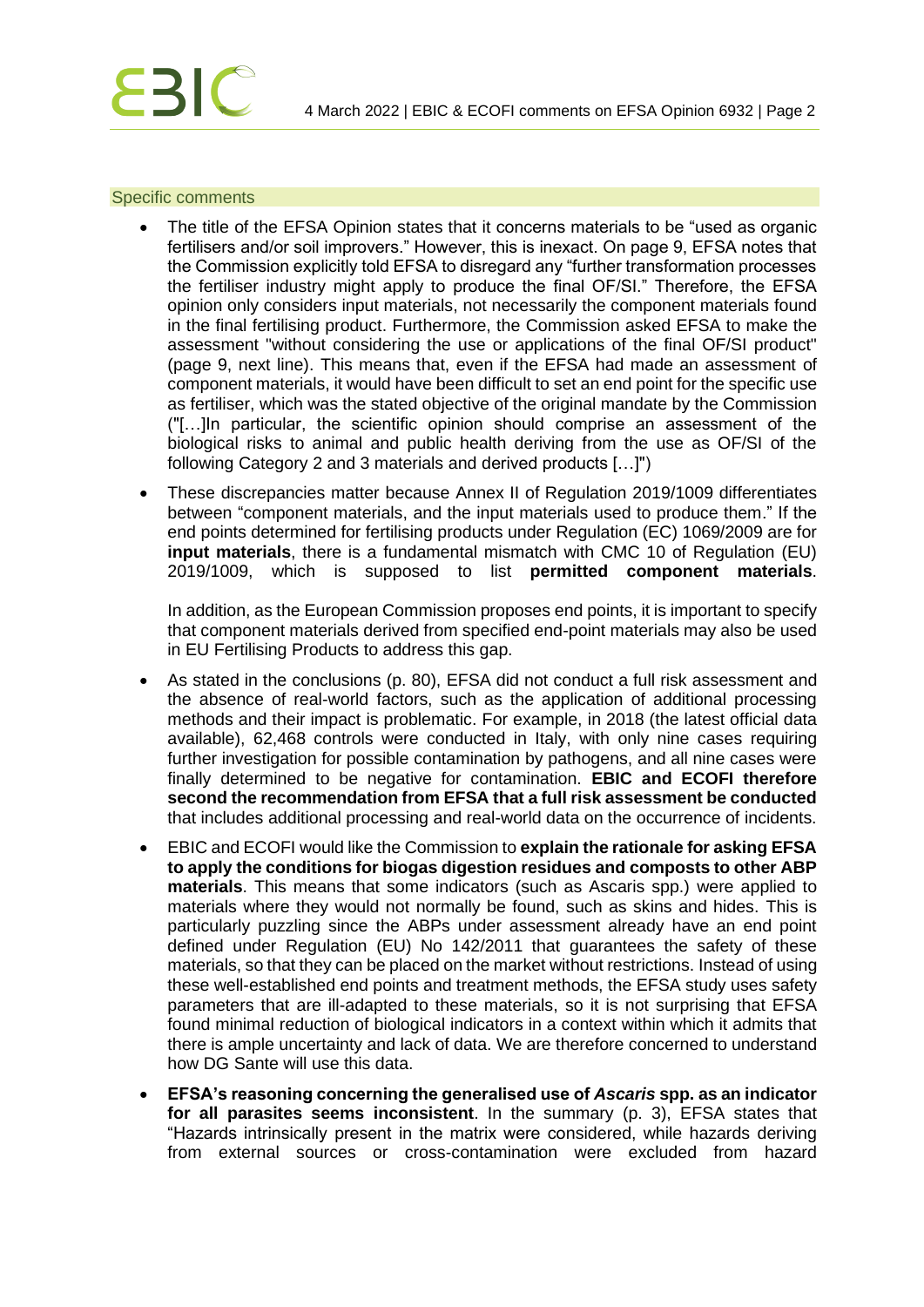

identification." However, as stated on p. 37 "*Ascaris* spp. are parasites "which can colonise the intestinal tract of animal and humans." It is therefore unsurprising that the "[i]nactivation of *Ascaris* spp. and *Ascaris* eggs has mainly been studied in sewage sludge, manure and similar materials," (p. 53) as this is where an intestinal parasite is expected to be found. Therefore, although the hardiness of *Ascaris* spp. may appear to make it a useful indicator for parasites in theory (p. 37), its natural absence from other matrices makes it a poor indicator in those matrices, questioning the usefulness of the evaluation of estimated reduction factors for *Ascaris* spp. in Table 13 (p. 76) in hides and skins or wool and hair.

- Regarding the second point in Table 12 (p.71), we are unsure if this is a question of uncertainty. **If the preparatory treatments truly affect hygienisation, then the point raised seems more like a lack of essential information than an uncertainty**. However, the treatments listed are intended more to prepare the hides and skins for handling rather than for hygienisation and, in any case, precede hygienisation, so any effect they have is unlikely to be in addition to the intentional, subsequent hygienisation.
- As stated in the 5th point on page 72, most of the studies quoted in the opinion were conducted on very different matrices (such as melted chocolate) than the materials to which their results have been extrapolated. **We therefore support EFSA's recommendation (p. 80) to study the survival of biological hazards in ABP matrices**. We refer to the Italian data cited above as an example of how well standard operating procedures appear to control these risks under real-world conditions.
- Finally, we note that not all accepted processes were considered since EFSA did not look at Method 7 processes authorised by national authorities. The stated reason for EFSA not considering these methods is that they are not accepted by all Member States. However, under CMC 11 on by-products, it is sufficient for a component material to be considered a by-product in the country where it is incorporated into an EU fertilising product; the subsequent product can then circulate freely in the EU. EBIC and ECOFI argue that the same logic could be applied to ABP processing since the Regulation (EU) 2019/1009 differentiates between component materials and final products, unlike Regulation (EC) 1069/2009: **an animal by-product authorised in the country of manufacture could be a component material of a fertilising product that can subsequently circulate on the Single Market if it meets the requirements for conformity assessment**.

#### **Conclusion**

EBIC and ECOFI urge the European Commission to take the limits of the EFSA Opinion into account when drafting end points for animal by-products used in EU Fertilising Products. End points should result from risk assessments that take into account real-world conditions and the positive track record of industrial processes to control relevant biological indicators for various animal by-products. Existing end points should be preserved. Finally, we ask the Commission to also consider the capacity of nationally approved treatment processes to deliver Fertilising Products that meet the safety standards of Regulation (EU) 2019/1009, which echo those in Regulation (EC) 1069/2009 with regard to biological hazards.